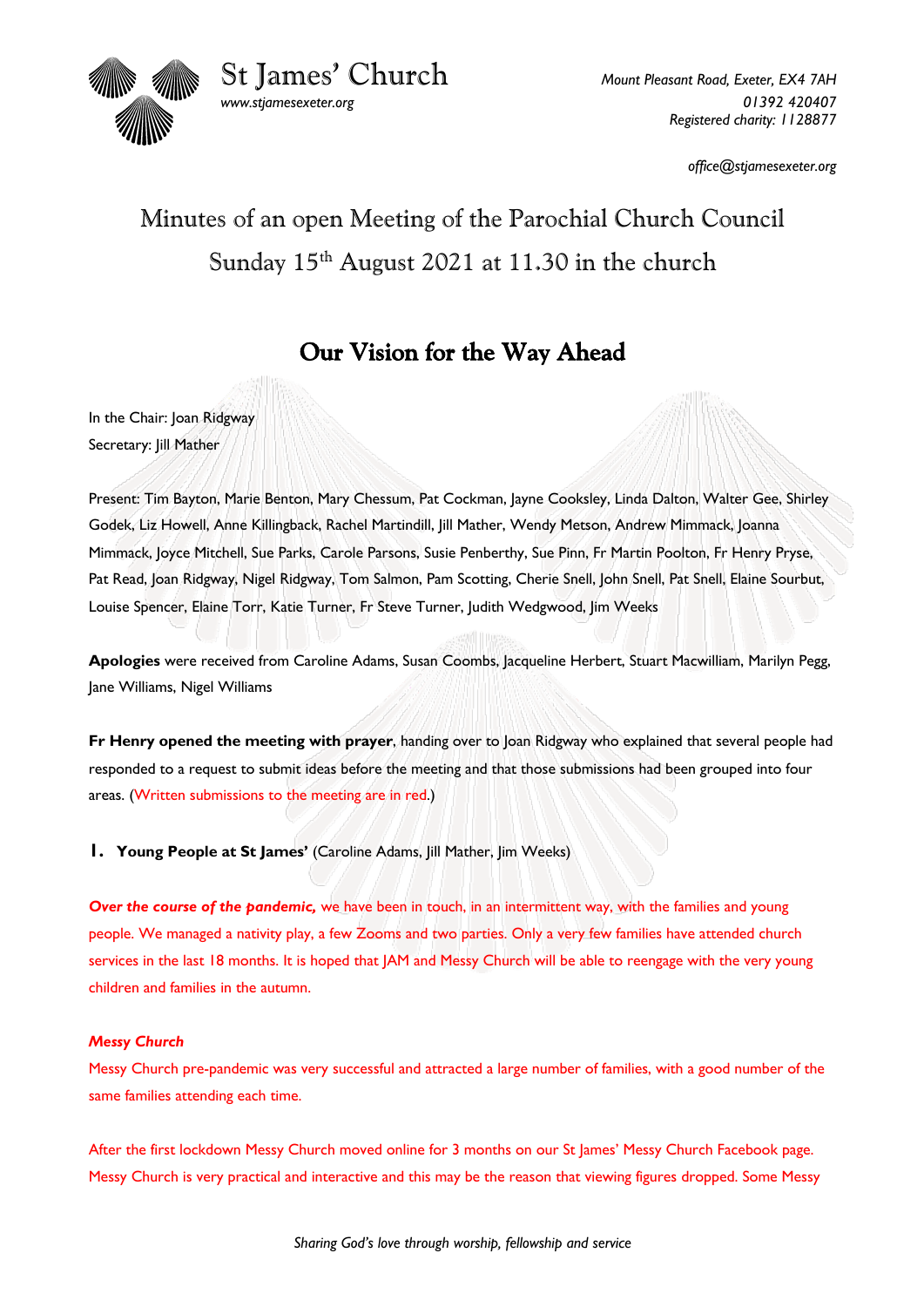Church families joined the later Zoom sessions. Anecdotal conversations with families who used to attend, say they have missed Messy Church and there is a desire to restart it when safe to do so.

The national Messy Church organisation provides very good guidance, and we are waiting for this to be updated to help us move forward. https://www.messychurch.org.uk/covid-19

*The first possible date to restart Messy* Church face to face could be Wednesday 6th October. However, the number of cases in Exeter will need to be considerably lower than the present levels, where Exeter is currently the second highest in the country. The % of adults vaccinated in Exeter is also below the national levels. We will need to think about the format and look at what is happening after the schools have returned in the autumn term.

We are contacting our Messy Church helpers to find out how many feel they can help in the future and their views on how and what we should do. Careful consideration will be taken in consultation with the church wardens and a risk assessment will need to be in place. This is an important aspect of our outreach and work with young families.

#### *JAM*

The younger children who come to church with their parents and attend JAM will need to reconnect when we restart, and we hope to have some more parents helping. We may need to consider the format and readjust timings and activities.

#### *11-ups*

Reengaging with the older children, however, will be more of a challenge. The 11-ups have had a hard time during the pandemic, with more time off school and may well being feeling more isolated. Teenage years can be difficult in the best of times. We have lost touch with the 11-ups recently, despite our best efforts. Jim and Jill have been the sole leaders of this group over the last few years and with work and other commitments it is unlikely they will be able to offer something regularly again for 11-ups every Sunday morning from September. In fact, it is not ideal that two people of their age are the only ones engaged with the 11-ups. 11-ups, in particular, may need a *different format* and will need *new leaders and more help*.

## *After prayer, discussion and consultation, we would like to suggest that we consider something rather different and special for our 11-ups, so they feel valued and included as part of our church.*

- Would it be worth considering employing *a youth leader* for a couple of hours a week, something that may appeal to a student or other young adult alongside their work or studies?
- Perhaps setting up *an early evening activity on a Sunday maybe every other week*? The time could be used one week in planning and the other carrying out the activity.
- We would also need *church members, including parents, to work alongside the youth leader* but this would provide a younger leader which may be more in tune with the type of activities and faith experiences that are more likely to engage 11-ups.
- We could also explore Exeter-wide and diocesan *partnerships* for 11-ups.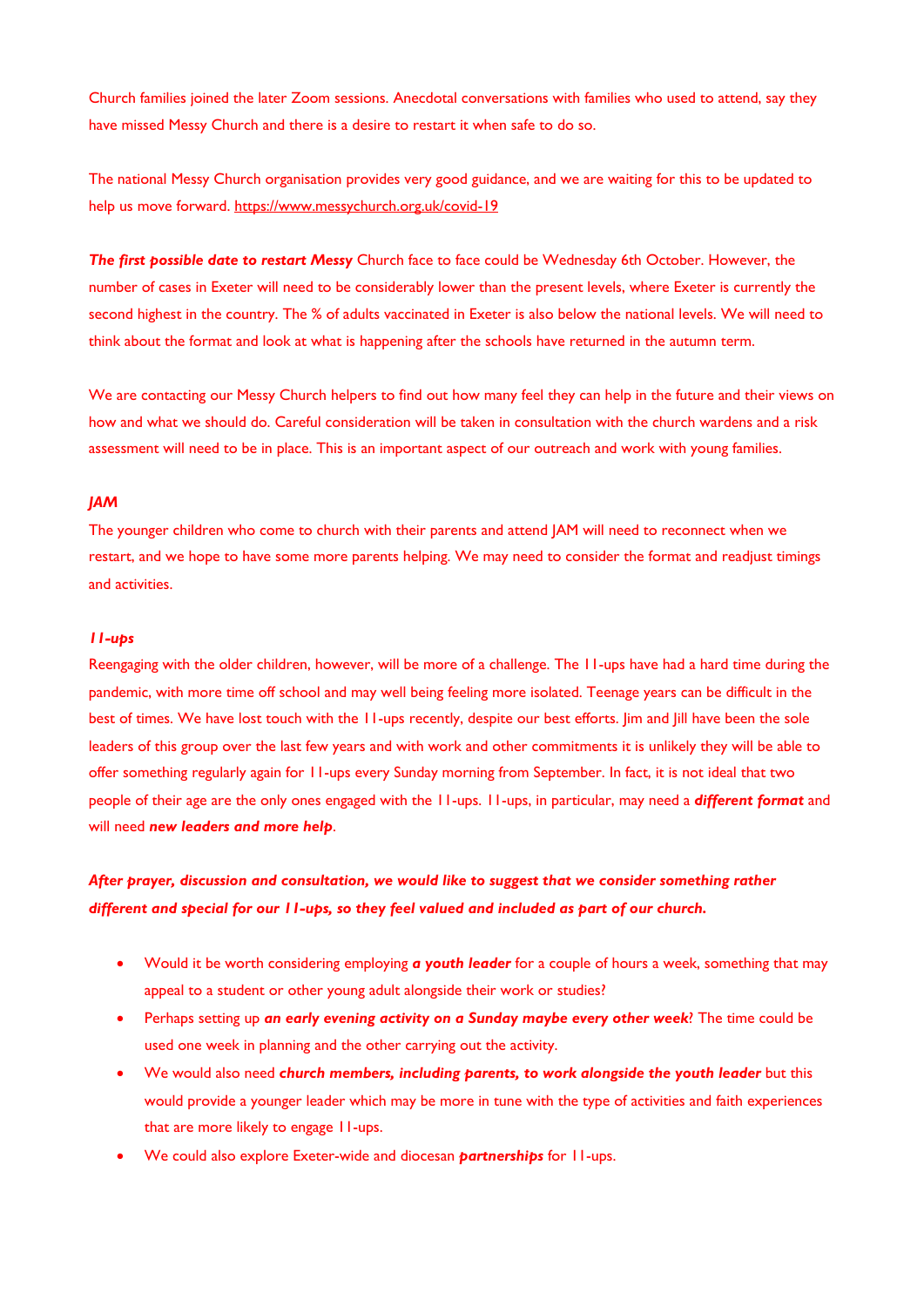(In addition, Jill and Caroline have found that youth activities at Network church are run by a paid youth worker supported by university student volunteers and St Matt's runs similar activities to JAM for young children but weekday evening activities for older children run by youth workers. Nigel R found out that the Blessed Sacrament do Youth Alpha with confirmation age young people and GIFT (Growing in Faith Together) with the younger children.)

#### **Discussion at the meeting**:

- i. Baptisms at St James': Sue Parks asked how we relate to the families who bring children to baptism, suggesting that more of the regular congregation might attend the baptism service to show support and make contact. She also suggested a home-made gift be given families and suggested a Cradle Roll be kept and cards sent to families at key points in the year. Joan Ridgway said that a gift is already given but agreed that it would be good if more people were to attend baptisms and that a system of keeping in touch might be reinstated through cards and an annual service. Fr Henry mentioned that recently a family who had brought a baby to baptism had returned to church. Pat Cockman suggested an invitation might be extended to families once they approach JAM age.
- ii. Toddler group: Sue Parks also said that families with babies born in lockdown have had little contact with their neighbours. She voiced the idea, mentioned by many people, that a toddler group led by a paid worker from the community might meet a need. Joan Ridgway and Susie Penberthy agreed that this initiative could indeed be a way in to church for many. Tim Bayton wondered if families attending Messy Church might like to be a part of setting up such a group. Elaine Sourbut said older people might also be there as a back-up offering a friendly, experienced presence. Fr Martin said that in a previous parish he had set up a toddler group which had taken three years to establish with large numbers; he recommended that such an initiative be given lots of time, lots of prayer and lots of patience. Fr Henry suggested that Ebbie Peters of Community Builders might be approached to discuss setting up a toddler group in our church hall.
- iii. Sue Pinn said that for any initiative after the pandemic it is likely numbers will be small at first but will grow week on week. She mentioned that before lockdown 20 girls had regularly attended Guides but in the weeks after the pandemic numbers have moved from 3 to 4 to 5 week by week. She felt that we mustn't be worried about starting small.

#### **2. Older People at St James'** (Nigel Ridgway)

#### **Alpha for Oldies**

"It sometimes concerns me that we have many affiliates (especially through the Hall activities), but for most of them there is a gulf between them "thinking we are nice people" and them deciding to come to church services. The best way in for most people is by way of a personal invitation to a suitable event. Therefore, with many older people among us, it will mean that it would be older people who will tend to be invited. Hence, a suitable Alpha or similar event, at a suitable time (say Tuesday or Wednesday coffee time) might be appealing. This could provide the muchneeded fellowship and support that Luncheon Club used to give but would have a focus on Jesus and our Christian faith. Coffee and delicious cake and pastries is not so labour intensive as Luncheon Club used to be, and facilitators for oldies may not be so hard to find among our folks. Timing-wise, we may still consider running this event during term-time, in case folk are drafted into grandparent duties during the holidays. And in any case of course, the Church will have contracted post-COVID, so this could be a way in for new people."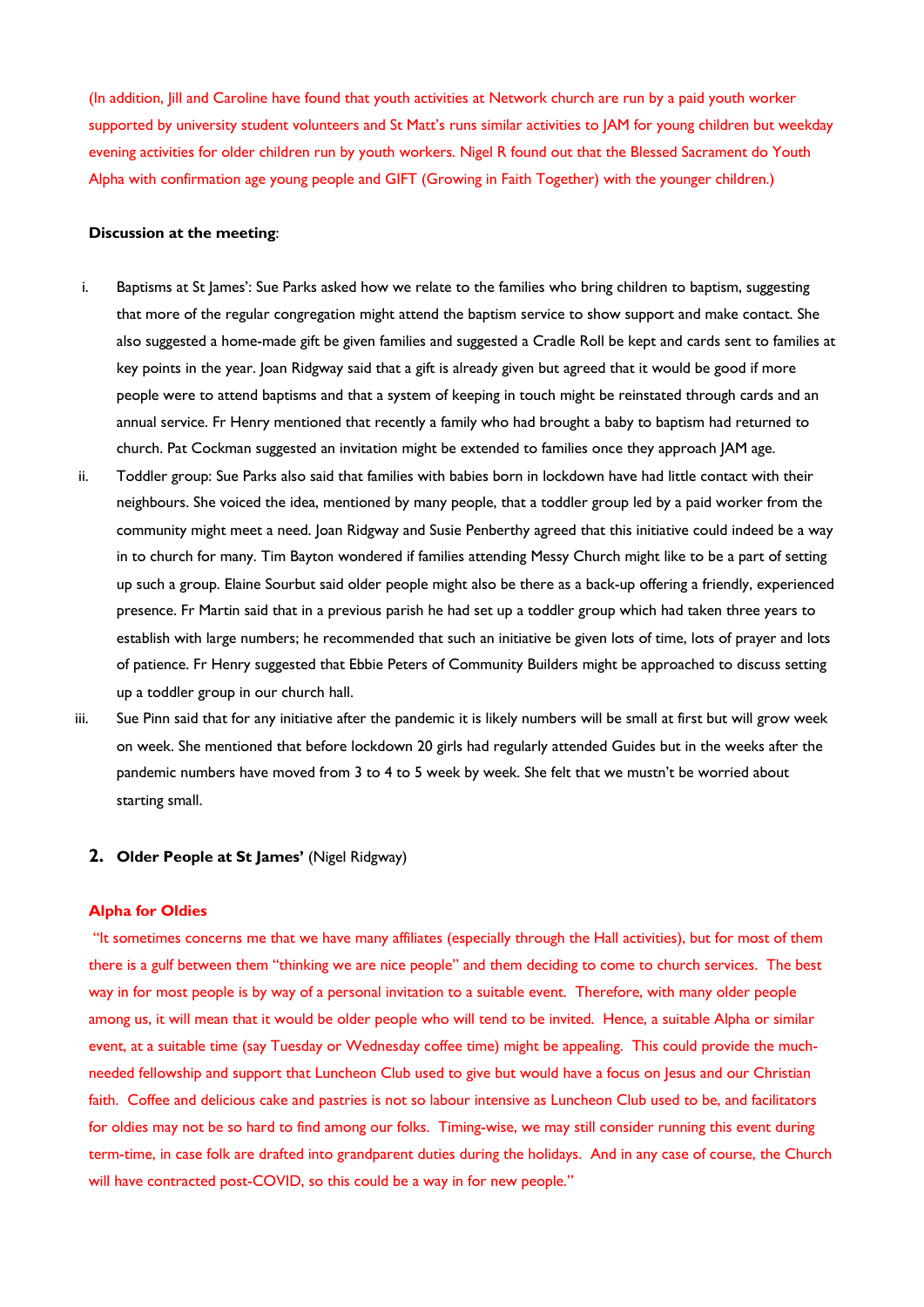*A tea/coffee and cake group* which may cater for people who previously attended Luncheon Club was mentioned by several people.

Caroline also mentioned, *a cafe* (simple refreshments, tea, coffee, cake), one morning just after 9 which may cater for parents after they have dropped off children at school. This may help *reconnect with parents* who have felt isolated during the pandemic.

#### **Discussion at the meeting**:

- i. Fr Martin welcomed this suggestion, saying that those unused to attending church sometimes find it easier to come to an event in a church hall. He supported the idea of a course such as Alpha for seniors and offered to help, but stated that, from his experience, a course such as Emmaus may be more appropriate.
- ii. Pat Cockman suggested a regular social evening with invitations to people to join us.
- iii. Funeral planning advice: Sue Parks suggested that some families who don't attend church like a church funeral and would benefit from meetings to discuss how to plan and arrange a funeral. Sue Pinn said that Fr Martin's talk to Outreach about planning a funeral had been well received and he said that he would be willing to repeat it.
- iv. Tim Bayton thought that all these ideas were excellent, but he was concerned that any initiative might fall to just one person to organise. He said a rota system would be essential to spread the load.

#### **3. Sunday Evening Services** (Joan Ridgway)

Joan Ridgway submitted: "My vision is for *a monthly lay-led Evening Service* (to be held probably on the second Sunday of each month at 6.00pm). I envisage that we would generally be using Common Worship Evening Prayer on Sunday as the backbone for the service, since using this would take away what would otherwise be a huge pressure to be inventive and ground-breaking and would avoid "reinventing the wheel". This is a beautiful form of liturgy, giving huge scope for variations and additions to the basic format. I feel that we could use a variety of different music, different forms of prayers, different readings and so on alongside some more traditional hymns and ways of worshipping. I hope that this will give the opportunity for people to enjoy a time of worship and reflection in a fresh and more relaxed way. I am hoping that other people would join me in committing to participating in this venture.

#### *The Allotments*

Nigel R submitted, "Our *proximity to the allotments* is a bit of a wasted opportunity, especially since church members have numerous contacts with allotment holders. Therefore, with *Harvest* approaching, we could have a special allotment-holders' *Harvest Thanksgiving Service*. I would suggest either a special Sunday afternoon less formal service (rather like the Pet Service), or else as our Sunday Evening service in October.

#### **Discussion at the meeting**:

- i. There were several supporters of this initiative and a further suggestion from Tim Bayton of a range of formats to appeal to different audiences, which would also ensure a range of leaders.
- ii. As Nigel Ridgway had suggested a harvest-themed service, linking with allotment holders, it was suggested that that could be the first evening service.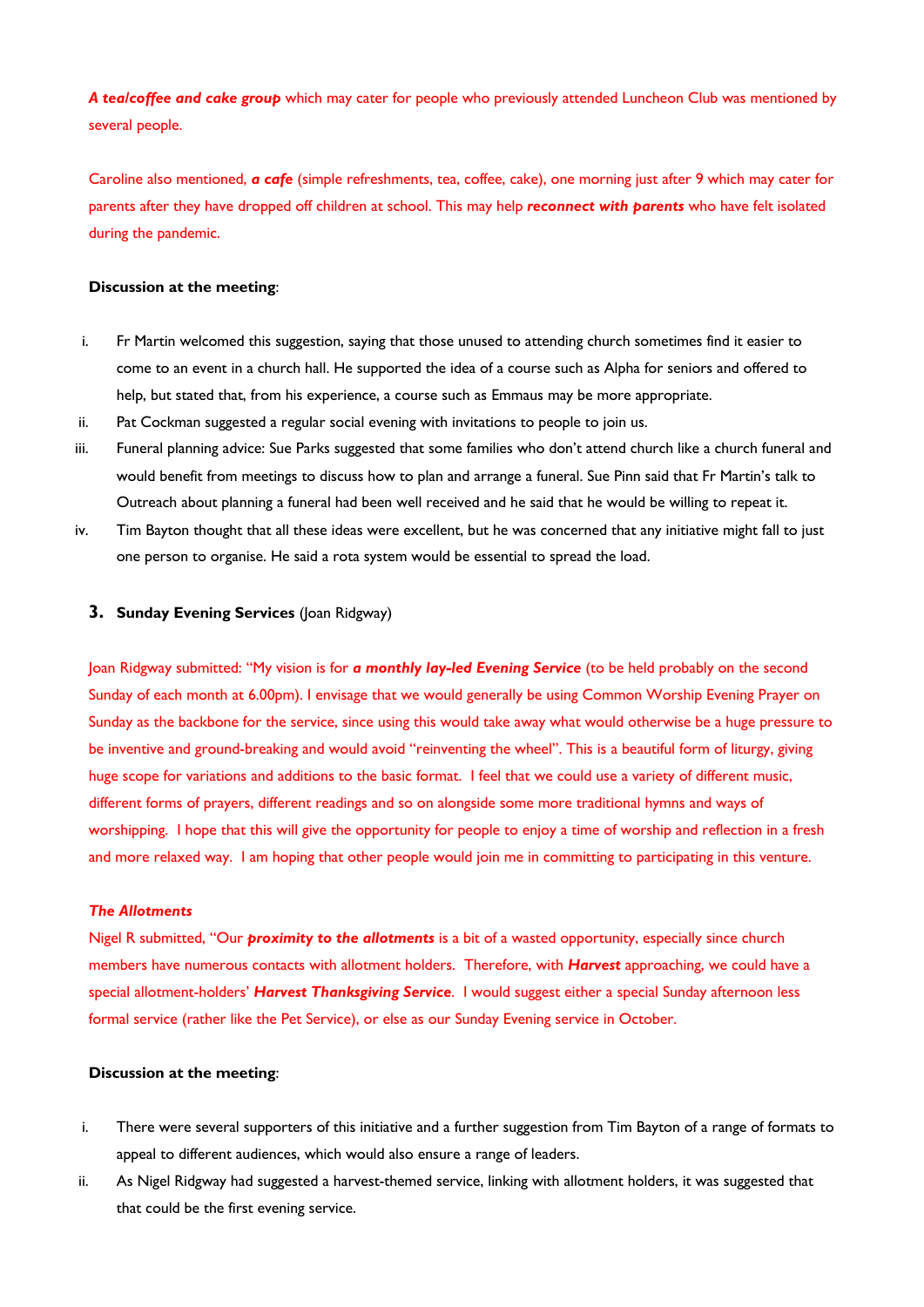iii. Elaine Sourbut proposed a meditative, quiet, reflective service and Judith Wedgewood mentioned Benediction.

#### **4. Streaming services**

- i. Jim Weeks said that streaming services could be part of our mission as well as catering for members of the congregation at home, but he asked the question of if the congregation felt the continuation of streamed services was of value post-pandemic. He said this *could* be done but only if the congregation wished to pursue it.
- ii. Louise Spencer asked how many people were watching now that more were coming to church, questioning if it would be a good use of money and resources. Jim Weeks said there were certainly fewer viewers (about 10 staying online from start to finish) now that the longer services were being streamed and we don't know if these viewers will also be attending church. There might, of course, be multiple members watching in one home.
- iii. Stuart Cook also delivers about 7 dvds of the recording each week. Anne Killingback had been grateful for dvds, recognising that, although it was a different experience, it was worthwhile when lifts were unavailable. Fr H said that the lift rota was being considered again.
- iv. Pat Reid said that one person (perhaps representative of more) had much preferred watching the earlier prerecorded services in lockdown coming from homes and gardens.
- v. Barbara Morris (backed up Sue Pinn) said that streamed services had been invaluable for her and others recovering from periods of illness or hospitalisation.
- vi. The question of advertising the services was raised: TB said they were advertised in Contact and Rachel Martindill said they were also advertised on the church notice boards.
- vii. Before the meeting, Stuart Macwilliam had sent the comment: "I was speaking to a couple of people on the course [at Sarum College], and one of them (a priest from the local area) mentioned the fact that they have installed a screen in church so that the people who are worshipping remotely can be seen by the congregation in church (as well as vice versa) - this makes for a greater feeling of participation on both sides. Remote worshippers are also invited to take a turn in doing the readings or prayers. I wonder whether it's worth considering this option. Of course, it's dependent on a) practicalities like money and equipment, and b) allowing those who don't want to be seen by the congregation to remain invisible."
- viii. Stuart Cook reminded the meeting of Fr Martin's comment that things can start small and continue for some time before taking off. The only problem is finance – so if a significant number of people, having prayed about it, *want* streaming to continue, then it could go ahead in the hope that it was the right thing to do, with church members choosing to give to an appeal to be launched to fund new streaming equipment.
- ix. Joan Ridgway thanked Jim for all his commitment over the course of the pandemic.

#### **5. Other Points**

- i. Sue Parks wanted to look outside the immediate community at St James' and reminded the meeting of its commitment to Eco Church, and suggested a recycling scheme be set up. She also spoke of the government welcoming scheme for refugees from Syria. Several local churches are already part of this and there is an established enthusiastic community of volunteers.
- ii. Finally, Joan Ridgway mentioned that, in several comments, there was a longing to get back to normal: for example, a desire for house groups to be re-established; a hope that Covid precautions might be lifted soon.